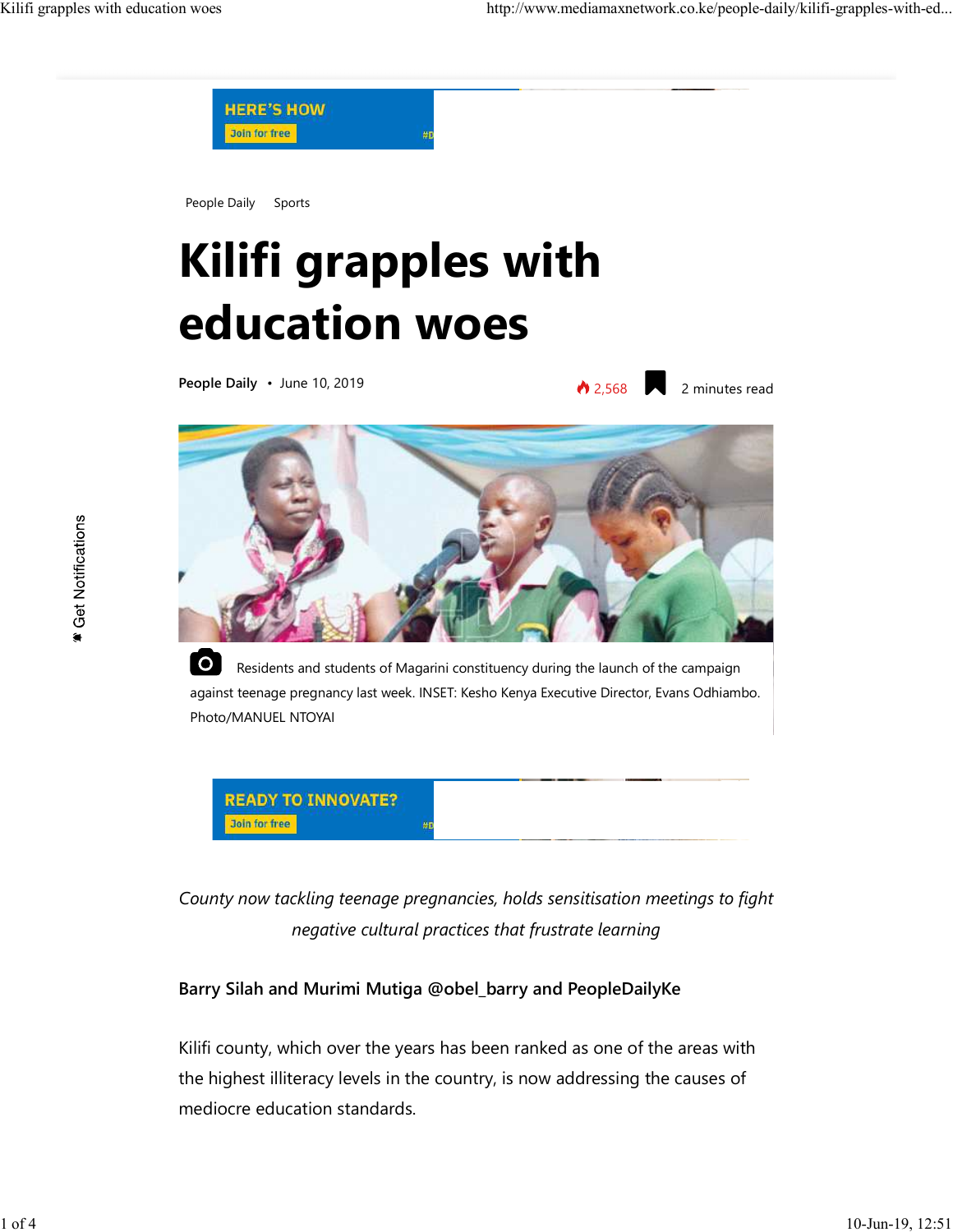Some of the challenges include negative attitudes towards schools, poverty, teenage pregnancies, the impact of quick money from tourism and unhelpful cultural practices.

As a result, while the national literacy rate is estimated at 78.7 per cent according to Unesco, Kilifi has an adult literacy rate of about 42 per cent. "Out of 10 adults in the county, half are unable to read or write because traditionally, not much value has been attached to education," says Kesho Kenya Executive Director (a non-governmental organisation) director, Evans Odhiambo.

The biggest concern is the lack of a sustainable transition plan for school leavers. About 52 per cent of Kilifi county residents have a primary level of education only. Most students abandon or abscond school mainly due to poverty.

"We have participated in many campaigns led by the government for local parents to enrol their children in secondary schools. As a result, secondary school enrolment last year rose from 12,000 in 2017 to 22,000 out of approximately 32,000 candidates," says Odhiambo.

However, transition rates from secondary level to tertiary institutions remain low because attainment grades are poor. Odhiambo bemoans the situation as dire as most students end up being jobless because of poor Form Four grades.

Since the girls are most affected, Odhiambo's organisation, through the Wasichana Wetu Wafaulu project, has a programme targeting 72,000 girls in primary school to compete their current phase of education and achieve improved learning outcomes and transiting successfully to the next phase. The project covers 556 schools in eight counties funded by UKAid under the Girls' Education Challenge fund.

Kenya Primary Schools Heads Association Kilifi branch chairperson Margaret Ngalla says the problem is mostly a mind-set issue which ought to be addressed in different light. "It is about educating our people to discard traditional practices and embrace education as a life saver," she says.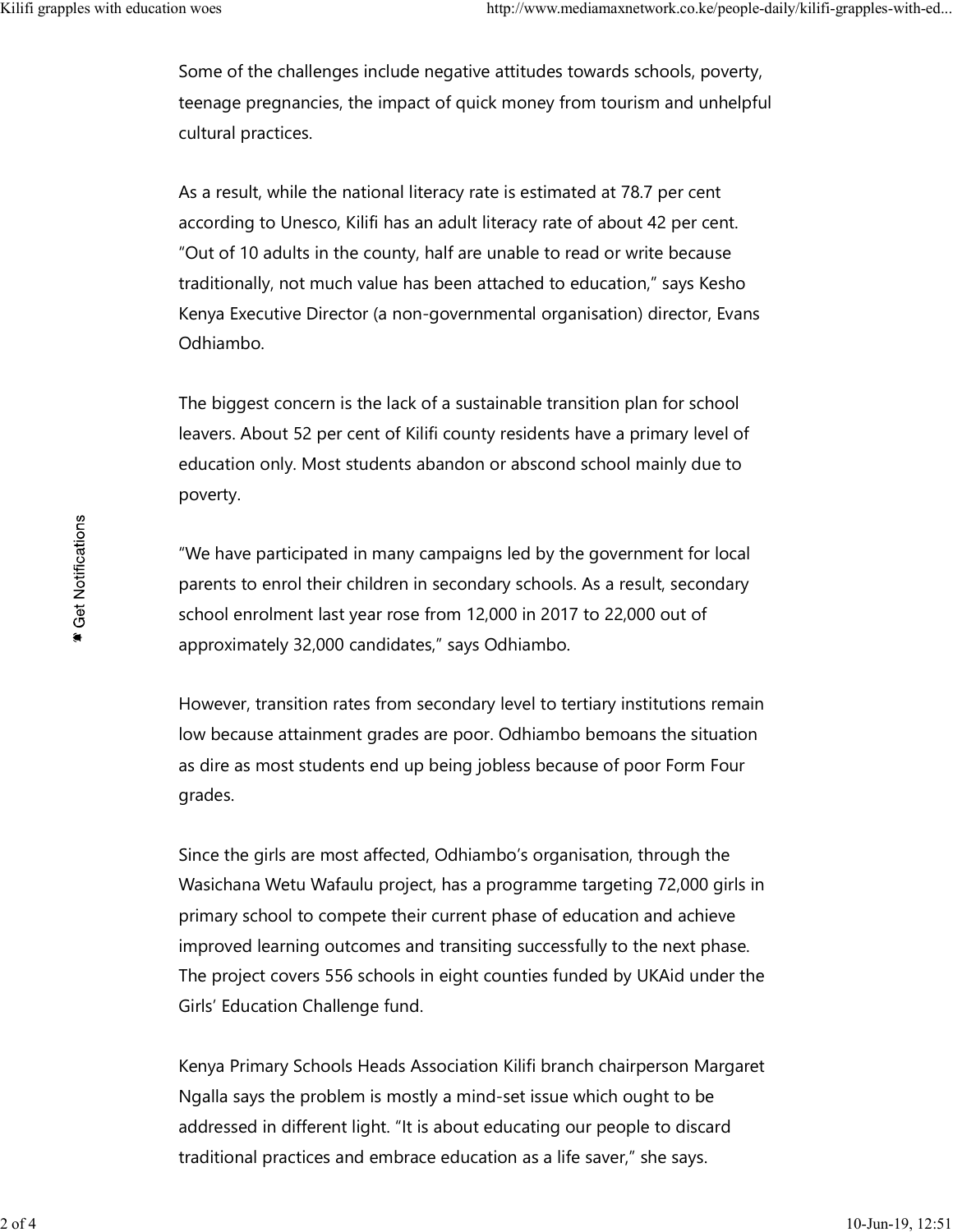## **Lazy parents**

Ngalla says the association is proud to witness positive steps being taken by the national and county governments as well as non-governmental organisations in tackling challenges facing the area's education sector. "Parents know full well what it means to deny children their rights which results in poor academic performances," she says.

Emmanuel Mbaji, a scholarship beneficiary, who now runs his own green energy enterprise, believes for a poor county, more bursaries should be provided. "There needs to be a model that favours struggling counties, for example through legal amendment. We should not always depend on donors although they are doing a good job," he says.

Sensitisation workshops with parents and village elders have seen different remote spots visited all in a bid to understand the challenge afflicting the sector. NGOs also work with security teams to address vices associated with idle youth.

However, a teacher from Rabai sub-county bemoaned the laxity by parents to play effective roles. "Parental support remains low. They are not really as involved in the progress of their children which in turn affects school and individual performance. We give homework but children do not do it because of lack of supervision at home, which results in indiscipline," he says.

Meanwhile, the Kilifi county government has launched a month-long campaign against teenage pregnancies. The campaign dubbed *'No to teenage pregnancies, let me be a girl and not a mother'* targets teenagers, motorcycle riders, parents, teachers and local leaders.

Kilifi Deputy Governor Gideon Saburi says the initiative aims at finding the root cause of the menace, which has affected about 17,000 young girls. "There are people who are greedy and love minors, some of the perpetrators do it to girls who are at the age of their grand daughters,'' he said.

A 17-member taskforce formed by Kilifi governor Amason Kingi will be going round the villages to talk to victims and parents so as to understand the